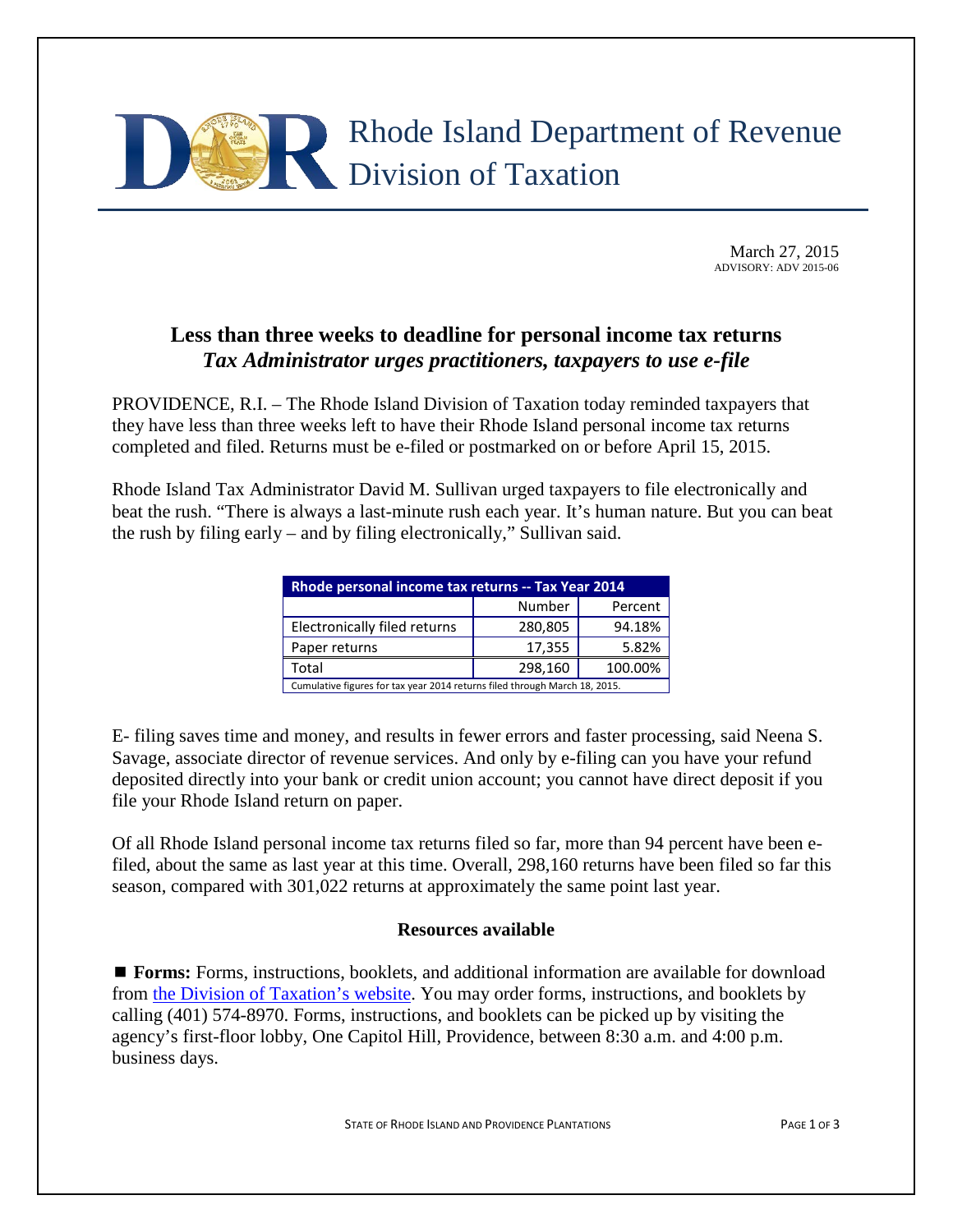**Preparers:** There are many certified public accountants, enrolled agents, public accountants, registered tax return preparers, and other paid preparers in the Rhode Island area who are available to prepare and file your federal and state returns. For information about locations and times of volunteer tax preparers, call the United Way of Rhode Island's helpline at 211 or [use its](http://www.211ri.org/) [website.](http://www.211ri.org/) For information on the Volunteer Income Tax Assistance (VITA) program, call toll-free at 1-800-906-9887, or [use the IRS website.](http://www.irs.gov/Individuals/Free-Tax-Return-Preparation-for-You-by-Volunteers) For information on the AARP Tax-Aide program, call toll-free at 1-888-227-7669, or use its [website.](http://www.aarp.org/money/taxes/aarp_taxaide/)

**Figurer File:** The Division of Taxation's website includes links to a number of online tax [preparation programs](http://www.tax.ri.gov/misc/efile.php) that allow low-income and other eligible taxpayers to prepare and e-file their federal and Rhode Island personal income tax returns at no charge. Taxpayers must first meet the eligibility requirements, then read each program's terms and conditions carefully.

**Refund Guide:** The Division of Taxation has posted this year's version of the "Guide to" [Tax Refunds."](http://www.tax.ri.gov/Tax%20Website/TAX/notice/Guide%20to%20Refunds%202015.pdf) It includes information on how to check the status of your refund; what to do when a direct deposit goes astray; why your refund amount may be more – or less – than you expected; and common errors that lead to refund delays. The average refund so far this season is \$526, compared with \$559 at about the same point in last year's filing season.

| Rhode personal income tax refunds                                                                                                                                                        |               |               |  |
|------------------------------------------------------------------------------------------------------------------------------------------------------------------------------------------|---------------|---------------|--|
|                                                                                                                                                                                          | Tax Year 2013 | Tax Year 2014 |  |
| Number of refunds                                                                                                                                                                        | 245,675       | 250,729       |  |
| Total amount refunded                                                                                                                                                                    | \$137,245,386 | \$131,913,362 |  |
| Average refund                                                                                                                                                                           | \$559         | \$ 526        |  |
| Cumulative figures for tax year 2013 refunds through March 23, 2014, and for tax year 2014<br>refunds through March 24, 2015. Figures are before interest and effect, and do not include |               |               |  |

refunds through March 24, 2015. Figures are before interest and offset, and do not include refunds for tax years other than those stated.

**Extensions:** If you can't file your Rhode Island personal income tax return by the April 15 deadline, you can file for an automatic six-month extension. It'll push your filing deadline out to October 15, 2015. The extension is for resident and nonresident returns. For information about how to make a proper estimate when filing for an extension, please [click here.](http://www.tax.ri.gov/newsletter/Rhode%20Island%20Division%20of%20Taxation%20newsletter%20-%202nd%20Q%202013.pdf)

If you are not required to make a payment by April  $15$  – because your calculations show that you paid in a sufficient amount last year, for example – don't file the Rhode Island extension form. But when you file your Rhode Island return by the October 15 deadline, attach a copy of your federal extension application.

If you have a balance due, you still must pay what you owe by April 15 or face penalty and interest charges. (It's an extension of the time to file, not of the time to pay.) If you'll have a balance due, file Form RI-4868 on paper. (If you'll have a balance due and pay it [by credit card,](http://www.tax.ri.gov/misc/creditcard.php) you don't have to file a Form RI-4868. A third-party fee is charged when you pay by credit card.) If you can't pay what you owe by April 15, file anyway to avoid the failure-to-file penalty – and enter into an agreement to pay over time, in installments. To learn more about such payment plans, call the Tax Division's Compliance  $\&$ Collections section, at (401) 574-8941 from 8:30 a.m. to 4:00 p.m. business days. (Have a copy of your return handy when you call.)